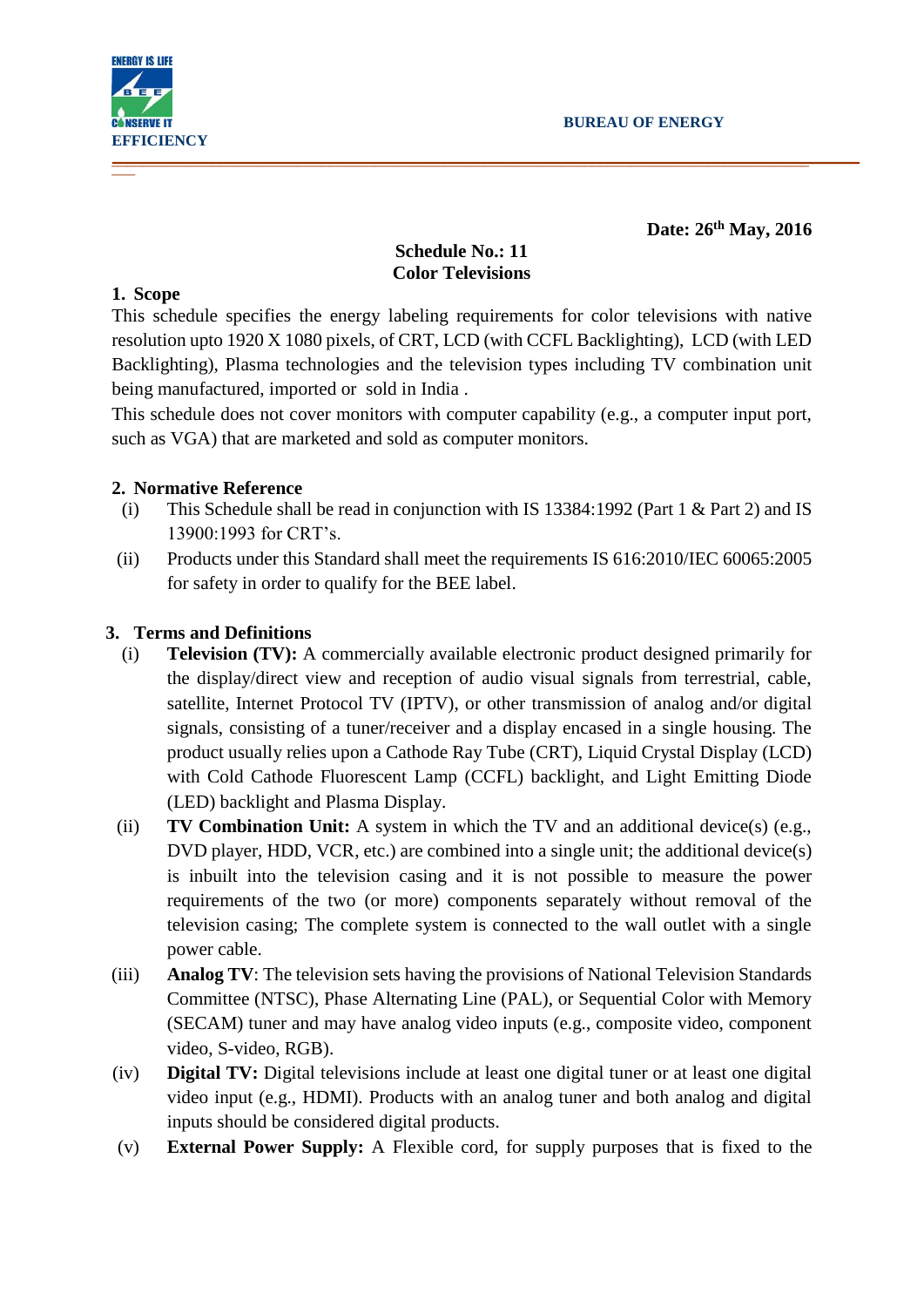appliances and designed to convert line voltage AC input from the mains to lower DC voltage(s) for the purpose of powering the television.

(vi) **Power Modes:** The consumption of power in the modes mentioned below shall follow the definition of respective clause as mentioned in IEC 62301–Household electrical appliances measurement of standby power.

\_\_\_\_\_\_\_\_\_\_\_\_\_\_\_\_\_\_\_\_\_\_\_\_\_\_\_\_\_\_\_\_\_\_\_\_\_\_\_\_\_\_\_\_\_\_\_\_\_\_\_\_\_\_\_\_\_\_\_\_\_\_\_\_\_\_\_\_\_\_\_\_\_\_\_\_\_\_\_\_\_\_\_\_\_\_\_\_\_\_

| <b>Power Modes</b> | <b>Definition</b>              |
|--------------------|--------------------------------|
| Standby power mode | As per clause 3.6 of IEC 62301 |
| Active Mode        | As per clause 3.8 of IEC 62301 |

- (vii) **Disconnected:** As defined in clause 3.9 of IEC 62301 Household electrical appliances measurement of standby power.
- (viii) **Family of models:** Family of models is the range of models of a particular brand, to which a single set of test reports is applicable and where each of the models has the same relevant physical characteristics, comparative energy consumption, and energy efficiency rating and performance characteristics. Note: The model which does not come under Family of Models shall be considered as

a separate model.

- (ix) **Luminance:** The photometric measure of the luminous intensity per unit area of light traveling in a given direction. Luminance describes the amount of light that passes through or is emitted from a particular area, and falls within a given solid angle. The standard unit for luminance is candela per square meter  $(cd/m^2)$ .
- (x) **Automatic Brightness Control (ABC):** An integrated control system that automatically adjusts the brightness of a television based upon ambient lighting conditions. A TV with ABC enabled feature will reduce its screen luminance automatically in response to lower ambient lighting conditions. When implemented correctly, this can both reduce energy consumption and improve viewing quality.
- (xi) **Native Resolution:** It can be defined as the physical size of the screen measured by the amount of pixels. [Example: television with a screen resolution of 1920 x 1080 would have a native vertical resolution of 1080]
- (xii) **Label** means any written, printed, marked, stamped or graphic matter affixed to, or appearing upon, the Color Televisions.
- (xiii) **Validity of Label:** means the validity period of the Annual Energy Consumption standards under energy labeling plan specified in the schedule.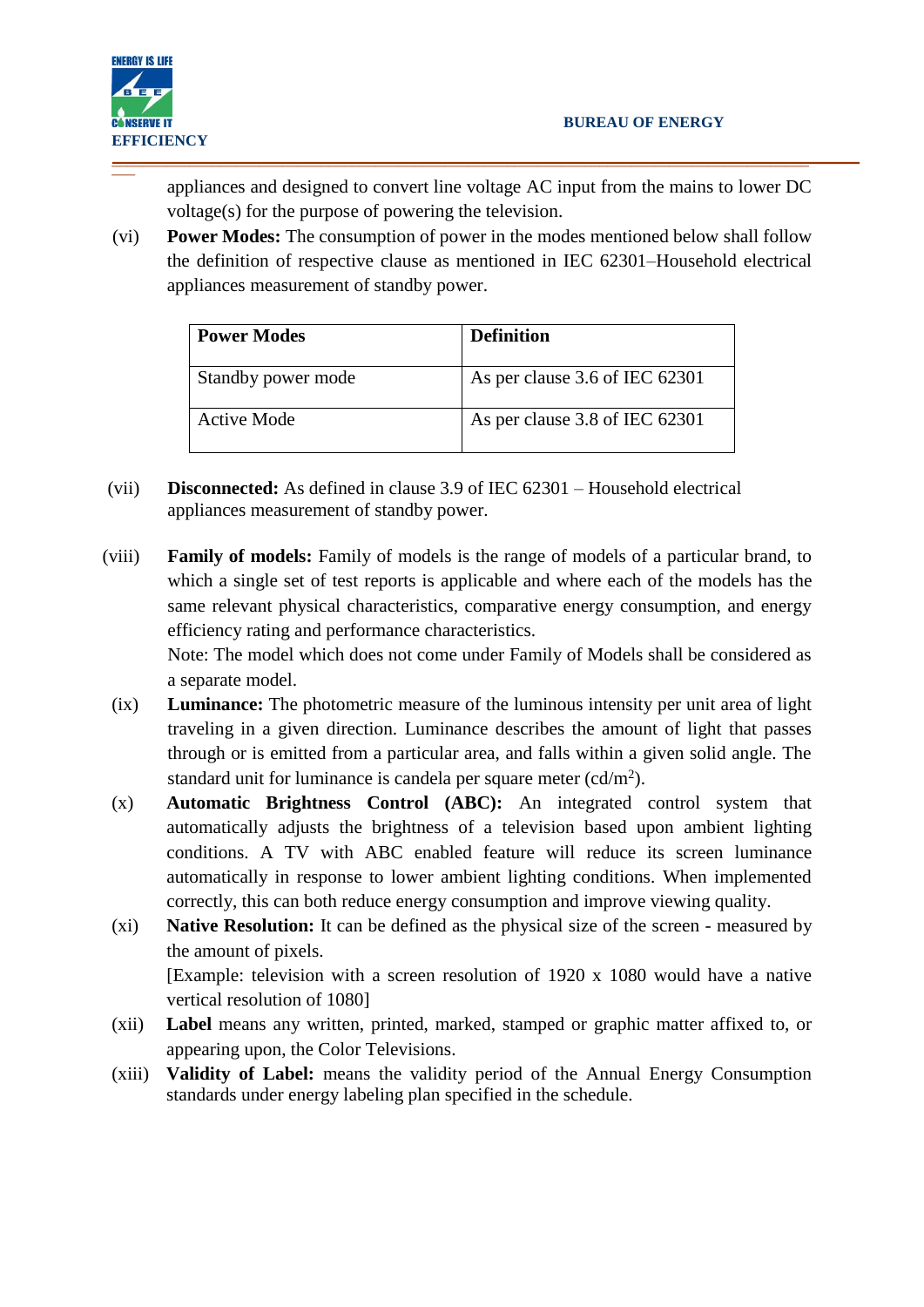

**ENERGY IS LIFE** 

# **4. Eligibility Criteria:**

Every color televisions as mentioned in the scope of this schedule and are capable of being powered from either a wall outlet or a battery unit that is sold with an external power supply, shall have the following requirement to qualify for BEE Star label:

\_\_\_\_\_\_\_\_\_\_\_\_\_\_\_\_\_\_\_\_\_\_\_\_\_\_\_\_\_\_\_\_\_\_\_\_\_\_\_\_\_\_\_\_\_\_\_\_\_\_\_\_\_\_\_\_\_\_\_\_\_\_\_\_\_\_\_\_\_\_\_\_\_\_\_\_\_\_\_\_\_\_\_\_\_\_\_\_\_\_

1. The televisions shall confirm to the relevant standards as specified in above section (2)

2. The televisions shall meet the standby power consumption requirement of TVs as specified in Table 1:

| CRT TVs                               | $\leq 1.0$ W |
|---------------------------------------|--------------|
| LCD (with CCFL backlight)/ Plasma TVs | $\leq$ 0.8 W |
| LCD (with LED backlight)              | $\leq$ 0.6 W |

**Standby power consumption requirement of TVs**

**3. Luminance Requirements:** To qualify for a BEE label, a television's measured peak luminance in the default, as-shipped picture mode (home mode) shall be greater than or equal to 65% of the measured peak luminance in the brightest selectable preset picture mode (factory or retail picture mode).

# **5. Testing Guideline**

- 5.1 **General :** To qualify as BEE Star labeled product, the Color TV & TV combination unit sets shall meet the eligibility criteria specified in Section 3 and tested as per the test protocol outlined in the below mentioned section 5.2 of this schedule.
- 5.2 **Test Standards:** Manufacturers are required to perform tests as per the standards mentioned below:

| <b>Test</b>       | <b>Test Standards</b>                            |  |  |  |  |  |
|-------------------|--------------------------------------------------|--|--|--|--|--|
| <b>Parameters</b> |                                                  |  |  |  |  |  |
| Standby           | IEC 62301, Ed 2.0: Household Electrical          |  |  |  |  |  |
|                   | Appliances – Measurement of Standby Power        |  |  |  |  |  |
| On Mode           | IEC 62087, Ed 3.0: Methods of Measurement for    |  |  |  |  |  |
|                   | the Power Consumption of Audio, Video and        |  |  |  |  |  |
|                   | Related Equipment, Section 11, "Measuring        |  |  |  |  |  |
|                   | conditions of television sets for On (average)   |  |  |  |  |  |
|                   | mode."                                           |  |  |  |  |  |
| Picture level     | IEC 62087, Ed 3.0 Methods of Measurement for the |  |  |  |  |  |
| adjustments       | Power Consumption of Audio,                      |  |  |  |  |  |

**Test Standards for Measuring Operational Modes**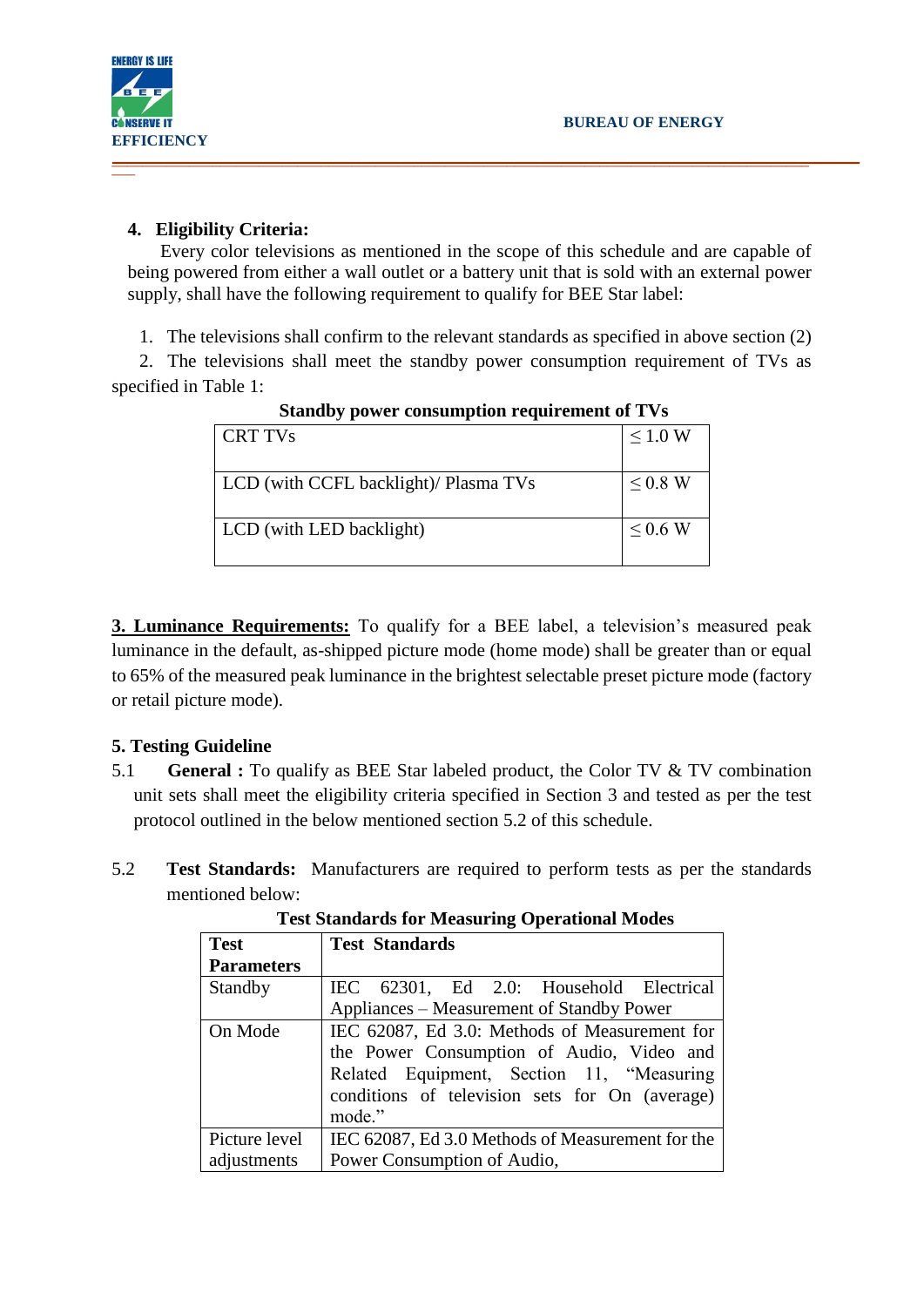

Video and Related Equipment

#### **5.3 Test Conditions:**

| <b>Supply Voltage:</b>          |                                                                                                                  |
|---------------------------------|------------------------------------------------------------------------------------------------------------------|
|                                 | 230 ( $\pm$ 1%) Volts AC, 50 Hz ( $\pm$ 1%)                                                                      |
|                                 | <b>Note:</b> For products rated for $> 1.5$ kW maximum power, the                                                |
|                                 | voltage range is $\pm$ 5%                                                                                        |
| <b>Total</b><br><b>Harmonic</b> | $\langle 2\% \text{ THD} \rangle \langle 5\% \text{ for products which are rated for } > 1.5 \text{ kW} \rangle$ |
| Distortion (THD)                | maximum power)                                                                                                   |
| (Voltage):                      |                                                                                                                  |
| <b>Ambient</b>                  | $23^{\circ}C \pm 5^{\circ}C$                                                                                     |
| Temperature:                    |                                                                                                                  |
| <b>Relative</b>                 | $10 - 65%$                                                                                                       |
| <b>Humidity:</b>                |                                                                                                                  |

- 5.4 **Testing at Factory Default Settings:** In measuring the On Mode power consumption, the energy consumption of products shall be measured as they are shipped out from the factory. TV Models need to provide a forced menu at the initial start-up and shall be shipped in the home picture mode. TV models that do not make use of a forced menu at initial start-up, and are shipped in a "retail" or equivalent mode, must be tested in that "retail" mode for qualification. Picture level adjustments that need to be made prior to testing On Mode power consumption should be made per section 11.4.8, "Picture level adjustments, of IEC 62087 Edition 3.0, if applicable.
- 5.5 **Measuring Instruments:** Measuring instruments shall have the attributes as given in IEC 62301 Edition 2.0: Household Electrical Appliances – Measurement of Standby Power, and Section 5 – General Method of Measurement of IEC 62087 Edition 3.0: Methods of measurement for the power consumption of audio, video and related equipment.
- 5.6 **Accuracy in measurements:** Measurements of power of 0.5 W or greater shall be made with a relative uncertainty of less than or equal to 2% at the 95% confidence level. Measurements of power of less than 0.5 W shall be made with an uncertainty of less than or equal to 0.01 W at the 95% confidence level.
- 5.7 **Requirement for TVs with 'Automated Brightness Control' (ABC):** ABC functionality shall be disabled before testing of TVs with ABC sensors and this feature shall not be taken into account during measurement of power consumption. The test shall be performed while the TV is in the home viewing mode.
- 5.8 **Annual Energy Consumption:** Annual Energy consumption of the product shall be calculated using the following equation.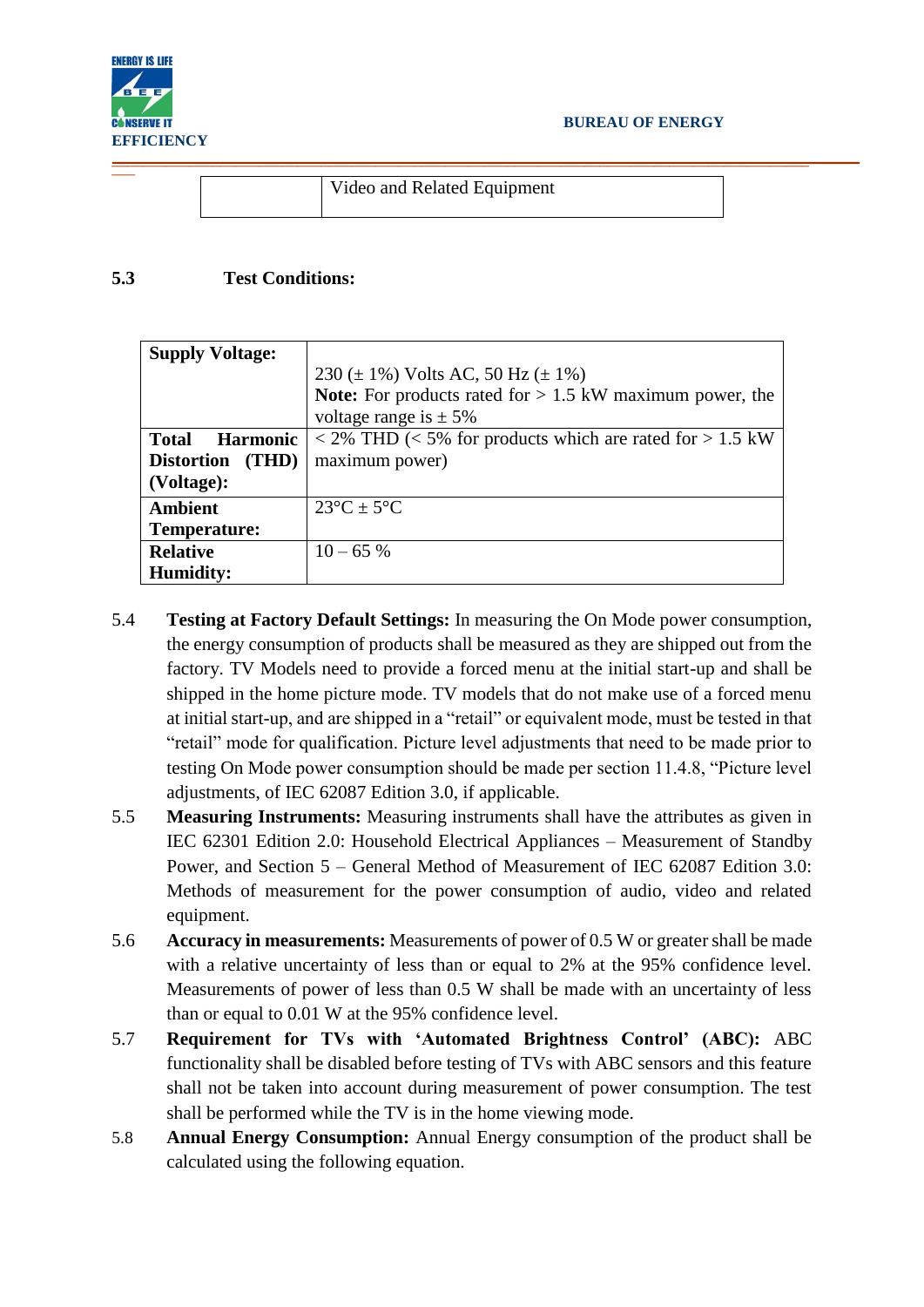

# **AEC = (6 x Pa + 12 x Ps) x 0.365 kWh/Year**

Where:

Pa: On Mode power consumption in Watts Ps: Standby Mode power consumption in Watts NOTE: This annual energy consumption is estimated based on a daily usage pattern of 6 hours in 'On' Mode and 12 hours in 'Standby' Mode.

**Note:** For remaining 6 hours, device is considered as 'Switched Off'.

# **5. Energy Labeling Plan:**

To qualify for BEE Star labeled product, all TVs and TV Combination Units shall not exceed maximum Annual Energy Consumption (AEC max) derived from the equations in Table 2.1 based on the unit's native vertical resolution and visible screen area. The maximum annual energy consumption is expressed in kilo watt hours per year (kWh/year). The value reported shall be are rounded off to the nearest whole number as per IS 2:1960 reaffirmed 2000, Edition 2.3.

The Star Rating Equations are derived by the following equation:

$$
\mathbf{E} = (\mathbf{X} \mathbf{x} \mathbf{A}) + \mathbf{Y}
$$

Where:

- $\bullet$  E (in kWh/year) = Annual Energy consumption
- $\blacklozenge$  A (in square inches) = the effective/viewable screen area calculated by multiplying the display/screen width by the display/screen height
- $\bullet$  X (in kWh/year) = ON Mode power consumption in (W/sq.inch) x hours of operation in 'On Mode' x 365/1000
- Y (in kWh/year) = Standby Mode power consumption in W x hours of operation in 'Standby Mode' x 365/1000

This annual energy consumption estimate is based on a daily usage pattern of 6 hours in 'On' Mode and 12 hours in 'Standby' Mode.

As given in Table 2.1, 'A'is the effective/viewable screen area (square inches or square centimeters), derived by multiplying the display/screen width by the display/screen height.

Typical example of maximum annual Energy consumption for TVs of preferred screen sizes is provided for illustration. The maximum annual energy consumption values will remain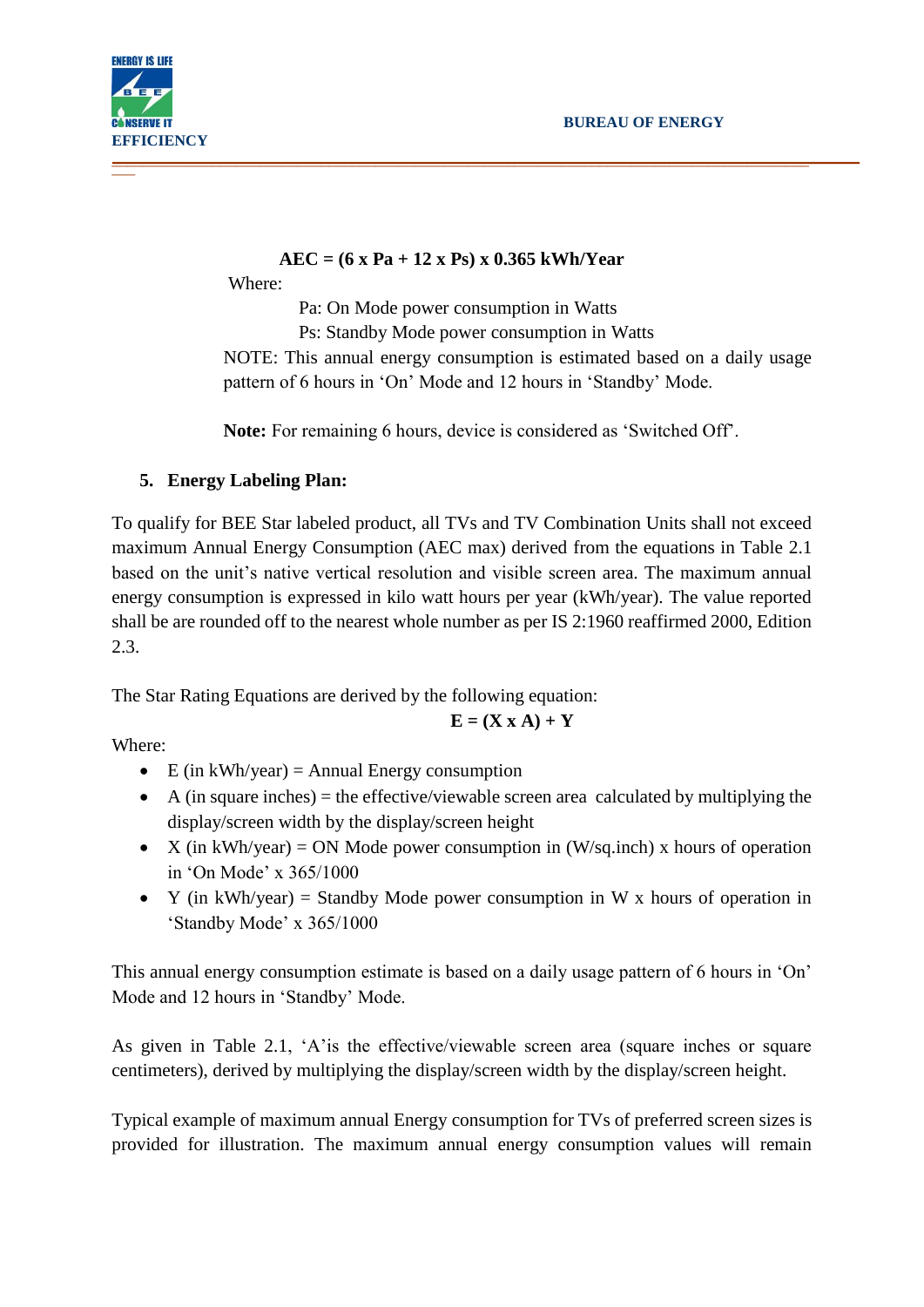

\_\_\_ unchanged whether the screen area is measured in square inches or square centimeters. **This schedule applies to all the screen sizes of televisions and not limited to the preferred screen size mentioned in the examples.**

| A (in square | $1 - Star$                | $2 - Star$                  | $3 - Star$                  | $4 - Star$                  | $5 - Star$                  |
|--------------|---------------------------|-----------------------------|-----------------------------|-----------------------------|-----------------------------|
| inches)      |                           |                             |                             |                             |                             |
| <b>CRT</b>   | $E = (0.578 \text{ x A})$ | $E = (0.526 \times A) +$    | $E = (0.473 \times A) +$    | $E = (0.421 \times A) +$    | $E = (0.368 \text{ x A}) +$ |
|              | $+4.38$                   | 4.38                        | 4.38                        | 4.38                        | 4.38                        |
|              |                           |                             |                             |                             |                             |
| LCD (with    | $E = (0.386 \times A)$    | $E = (0.350 \times A) +$    | $E = (0.315 \times A) +$    | $E = (0.280 \times A) +$    | $E = (0.245 \times A) +$    |
| <b>CCFL</b>  | $+3.50$                   | 3.50                        | 3.50                        | 3.50                        | 3.50                        |
| backlight) / |                           |                             |                             |                             |                             |
| Plasma       |                           |                             |                             |                             |                             |
| LCD (with    | $E = (0.193 \text{ x A})$ | $E = (0.175 \text{ x A}) +$ | $E = (0.158 \text{ x A}) +$ | $E = (0.140 \text{ x A}) +$ | $E = (0.123 \text{ x A}) +$ |
| <b>LED</b>   | $+2.63$                   | 2.63                        | 2.63                        | 2.63                        | 2.63                        |
| backlight)   |                           |                             |                             |                             |                             |
|              |                           |                             |                             |                             |                             |
| A (in square | $1 - Star$                | $2 - Star$                  | $3 - Star$                  | $4 - Star$                  | $5 - Star$                  |
| cms)         |                           |                             |                             |                             |                             |
| <b>CRT</b>   | $E = (0.090 \times A)$    | $E = (0.081 \times A) +$    | $E = (0.073 \text{ x A}) +$ | $E = (0.065 \times A) +$    | $E = (0.057 \times A) +$    |
|              |                           | 4.38                        |                             |                             |                             |
|              | $+4.38$                   |                             | 4.38                        | 4.38                        | 4.38                        |
| LCD (with    |                           |                             |                             |                             |                             |
|              | $E = (0.060 \times A)$    | $E = (0.054 \times A) +$    | $E = (0.049 \text{ x A}) +$ | $E = (0.043 \times A) +$    | $E = (0.038 \text{ x A}) +$ |
| <b>CCFL</b>  | $+3.50$                   | 3.50                        | 3.50                        | 3.50                        | 3.50                        |
| backlight) / |                           |                             |                             |                             |                             |
| Plasma       |                           |                             |                             |                             |                             |
| LCD (with    | $E = (0.030 \times A)$    | $E = (0.027 \times A) +$    | $E = (0.024 \times A) +$    | $E = (0.022 \times A) +$    | $E = (0.019 \text{ x A}) +$ |
| <b>LED</b>   | $+2.63$                   | 2.63                        | 2.63                        | 2.63                        | 2.63                        |

| Table 2.1: Star rating equations for Televisions (from January 01, 2016 to December 31, 2017) |  |  |  |
|-----------------------------------------------------------------------------------------------|--|--|--|
|                                                                                               |  |  |  |

**Table 2.1.1: Star wise Annual Energy consumption for CRT TV's for preferred Screen Sizes (from January 01, 2016 to December 31, 2017)**

| <b>Screen</b><br><b>Size</b> | Screen Area* | <b>Maximum Annual Energy Consumption in kWh/Year</b> |                                                                                        |             |             |             |
|------------------------------|--------------|------------------------------------------------------|----------------------------------------------------------------------------------------|-------------|-------------|-------------|
| (inches)                     | (sq inches)  | $1 - Star$                                           | $2 - Star$                                                                             | $3 - Star$  | $4 - Star$  | $5 - Star$  |
|                              | A            | $E = (0.578 \text{ x})$                              | $\vert$ E = (0.526 x A) $\vert$ E = (0.473 x $\vert$ E = (0.421 x $\vert$ E = (0.368 x |             |             |             |
|                              |              | $A) + 4.38$                                          | $+4.38$                                                                                | $A) + 4.38$ | $A) + 4.38$ | $A) + 4.38$ |
| 14                           | 94.1         | 59                                                   | 54                                                                                     | 49          | 44          | 39          |
| 21                           | 211.7        | 127                                                  | 116                                                                                    | 104         | 93          | 82          |
| 29                           | 403.7        | 238                                                  | 217                                                                                    | 195         | 174         | 153         |
| 32                           | 491.5        | 289                                                  | 263                                                                                    | 237         | 211         | 185         |

**\* Aspect Ratio for CRT considered in the example is 4:3**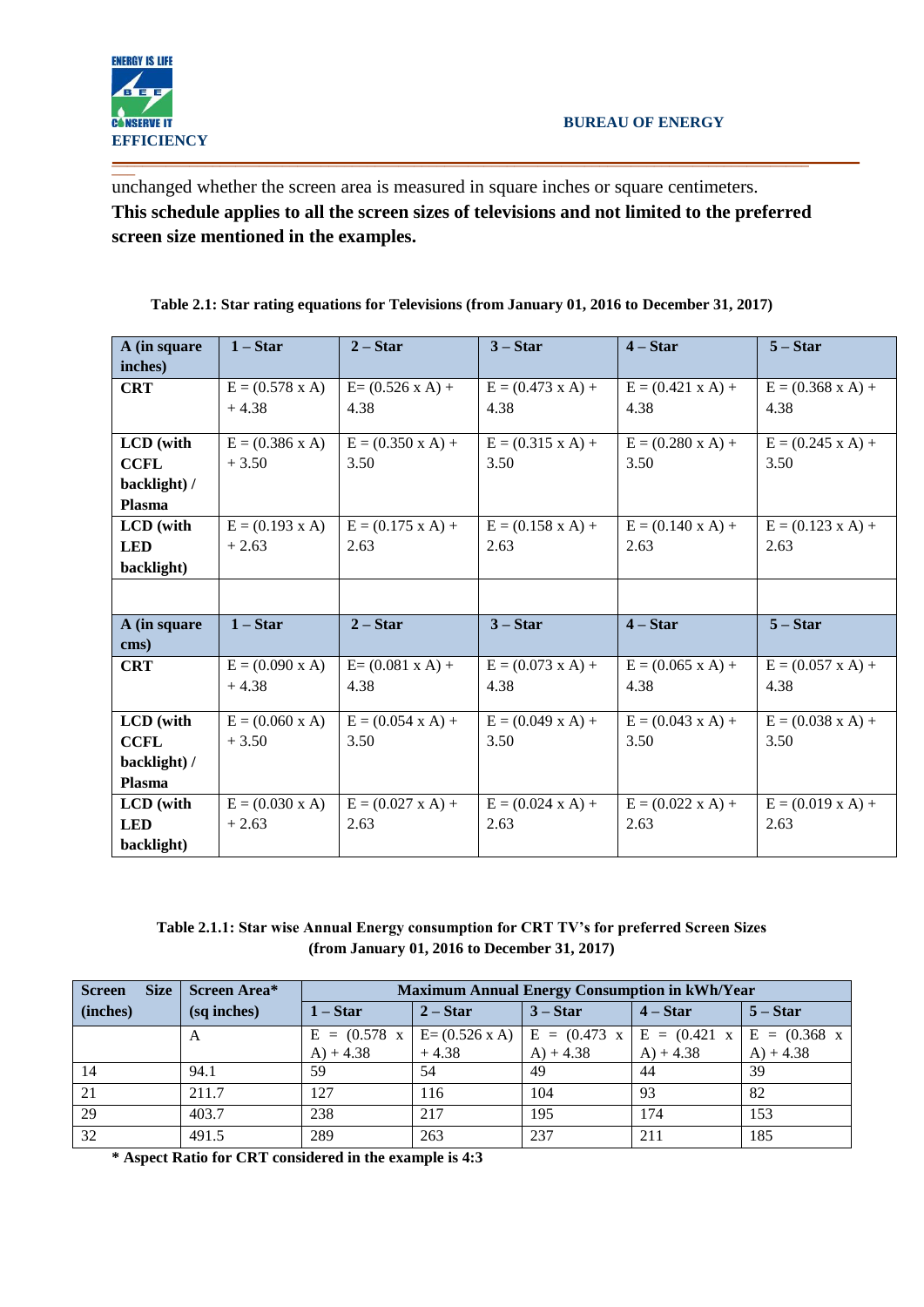

#### **Screen Size (inches) Screen Area\* (sq inches) Maximum Annual Energy Consumption in kWh/Year 1 – Star 2 – Star 3 – Star 4 – Star 5 – Star**   $E = (0.386 x)$  $A) + 3.50$  $E = (0.350 \text{ x})$  $A) + 3.50$  $E = (0.315 \text{ x})$  $A) + 3.50$  $E = (0.280 \text{ x})$  $A) + 3.50$  $E = (0.245 \times A)$ + 3.50 20 | 170.9 | 69 | 63 | 57 | 51 | 45 26 | 288.9 | 115 | 105 | 95 | 85 | 74 32 437.6 172 157 141 126 111 37 585.0 229 208 188 168 147 42 753.8 294 268 241 215 188 46 904.2 352 320 289 257 225 50 | 1068.2 | 415 | 378 | 340 | 303 | 265 55 1292.6 502 456 411 366 320

#### **Table 2.1.2: Star wise Annual Energy consumption for LCD (with CCFL backlight) and Plasma TV's for preferred Screen Sizes (from January 01, 2016 to December 31, 2017)**

**\*Aspect Ratio considered in the example is 16:9**

#### **Table 2.1.3: Star wise Annual Energy consumption for LED TVs (with LED backlight) for preferred Screen Sizes (from January 01, 2016 to December 31, 2017)**

| <b>Size</b><br><b>Screen</b> | <b>Screen Area (sq</b> | <b>Maximum Annual Energy Consumption in kWh/Year</b> |             |                                                                                                                                                                                                                                                                                                                                                                                                   |             |                           |
|------------------------------|------------------------|------------------------------------------------------|-------------|---------------------------------------------------------------------------------------------------------------------------------------------------------------------------------------------------------------------------------------------------------------------------------------------------------------------------------------------------------------------------------------------------|-------------|---------------------------|
| (inches)                     | inches)                | $1 - Star$                                           | $2 - Star$  | $3 - Star$                                                                                                                                                                                                                                                                                                                                                                                        | $4 - Star$  | $5 - Star$                |
|                              |                        |                                                      |             |                                                                                                                                                                                                                                                                                                                                                                                                   |             |                           |
|                              |                        |                                                      |             | $E = (0.193 \text{ x } \mid E = (0.175 \text{ x } \mid E = (0.158 \text{ x } \mid E = (0.140 \text{ x } \mid E = 0.140 \text{ x } \mid E = 0.140 \text{ x } \mid E = 0.140 \text{ x } \mid E = 0.140 \text{ x } \mid E = 0.140 \text{ x } \mid E = 0.140 \text{ x } \mid E = 0.140 \text{ x } \mid E = 0.140 \text{ x } \mid E = 0.140 \text{ x } \mid E = 0.140 \text{ x } \mid E = 0.140 \text$ |             | $E = (0.123 \text{ x A})$ |
|                              |                        | $A) + 2.63$                                          | $A) + 2.63$ | $A) + 2.63$                                                                                                                                                                                                                                                                                                                                                                                       | $A) + 2.63$ | $+2.63$                   |
| 20                           | 170.9                  | 36                                                   | 33          | 30                                                                                                                                                                                                                                                                                                                                                                                                | 27          | 24                        |
| 26                           | 288.9                  | 58                                                   | 53          | 48                                                                                                                                                                                                                                                                                                                                                                                                | 43          | 38                        |
| 32                           | 437.6                  | 87                                                   | 79          | 72                                                                                                                                                                                                                                                                                                                                                                                                | 64          | 56                        |
| 37                           | 585.0                  | 115                                                  | 105         | 95                                                                                                                                                                                                                                                                                                                                                                                                | 85          | 74                        |
| 42                           | 753.8                  | 148                                                  | 135         | 121                                                                                                                                                                                                                                                                                                                                                                                               | 108         | 95                        |
| 46                           | 904.2                  | 177                                                  | 161         | 145                                                                                                                                                                                                                                                                                                                                                                                               | 129         | 113                       |
| 50                           | 1068.2                 | 209                                                  | 190         | 171                                                                                                                                                                                                                                                                                                                                                                                               | 152         | 134                       |
| 55                           | 1292.6                 | 252                                                  | 229         | 206                                                                                                                                                                                                                                                                                                                                                                                               | 184         | 161                       |

**\*Aspect Ratio considered in the example is 16:9**

## **7. Manner of Display**

## (i) **Details of particulars to be displayed on label of Color Televisions.**

## **(a) Label design, size, color scheme, and content of the label**

(i) The design  $&$  dimension of the label is given below: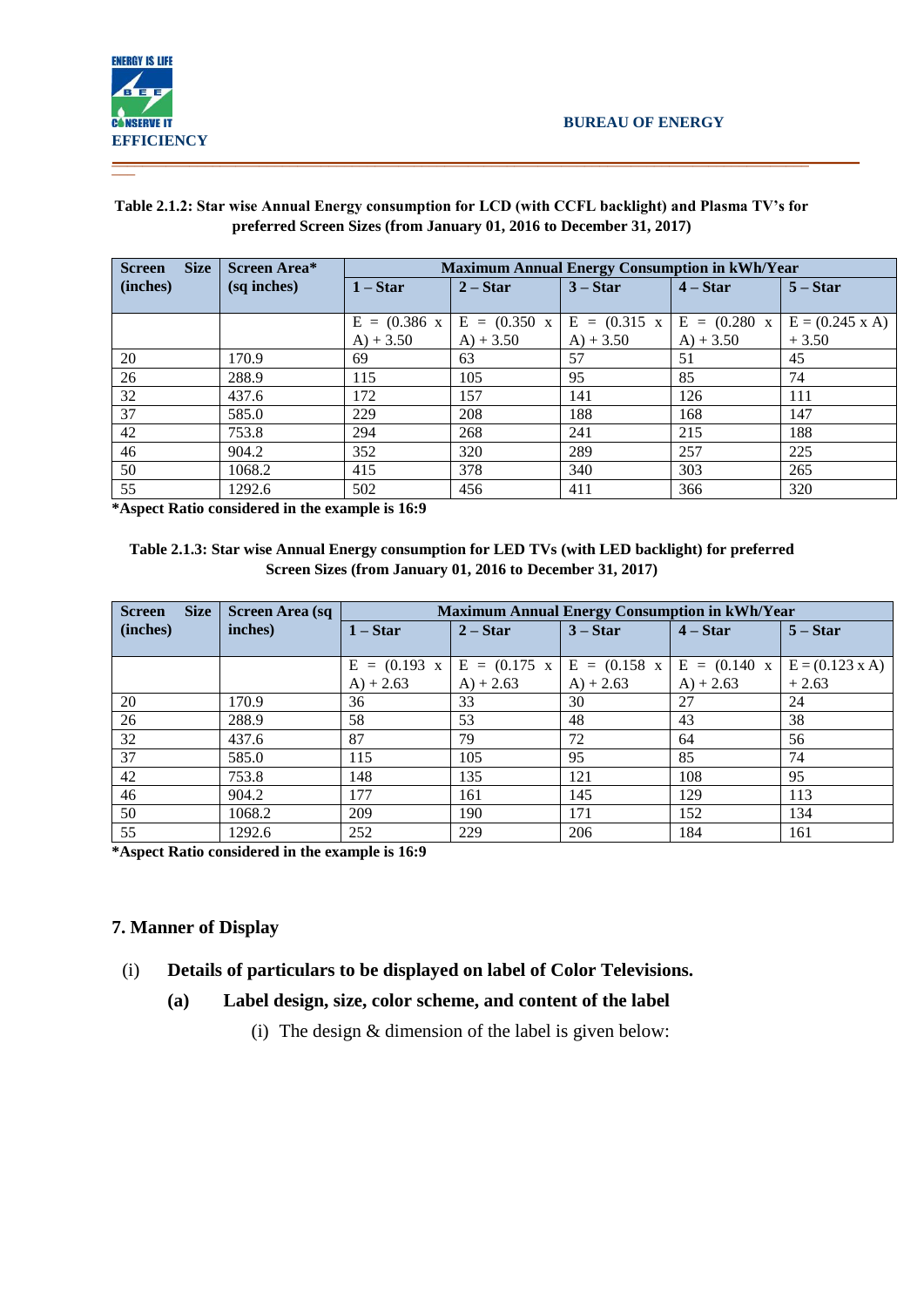

#### **BUREAU OF ENERGY**



#### CDR file is available on the S&L web portal

(ii) The color scheme of the energy label is as follows



# **(b) Color Scheme for BEE Logo**

## **BLUE –**

Hue (H)-239 $\textdegree$  Saturation(S):64% Brightness (B):59% Luminance or lightness (L):28, chromatic components -a: 24 b: 54

Red(R):54 Green (G):55 Blue (B):151

Cyan(C):97% Magenta (M):95% Yellow(Y):6% Black (K):1%

Web color code - #363797

## **GREEN –**

Hue (H)-150 $\textdegree$  Saturation(S):10% Brightness (B):67% Luminance or lightness (L):61, chromatic components -a: 53 b: 32 Red(R):0 Green (G):170 Blue (B):87 Cyan(C):81% Magenta (M):10% Yellow(Y):90% Black (K):1%

Web color code - #00AA56

## **(c) Material, Shape & Placement:**

The label shall be self –adhesive or non-sticky level pop up type or attached as swing tag and shall be designed as specified in above section 7 (i)(a). All television must display the label at the point of sale. The label shall be,

1. Either Non-sticky level pop type or it may be attached as a swing tag (Durable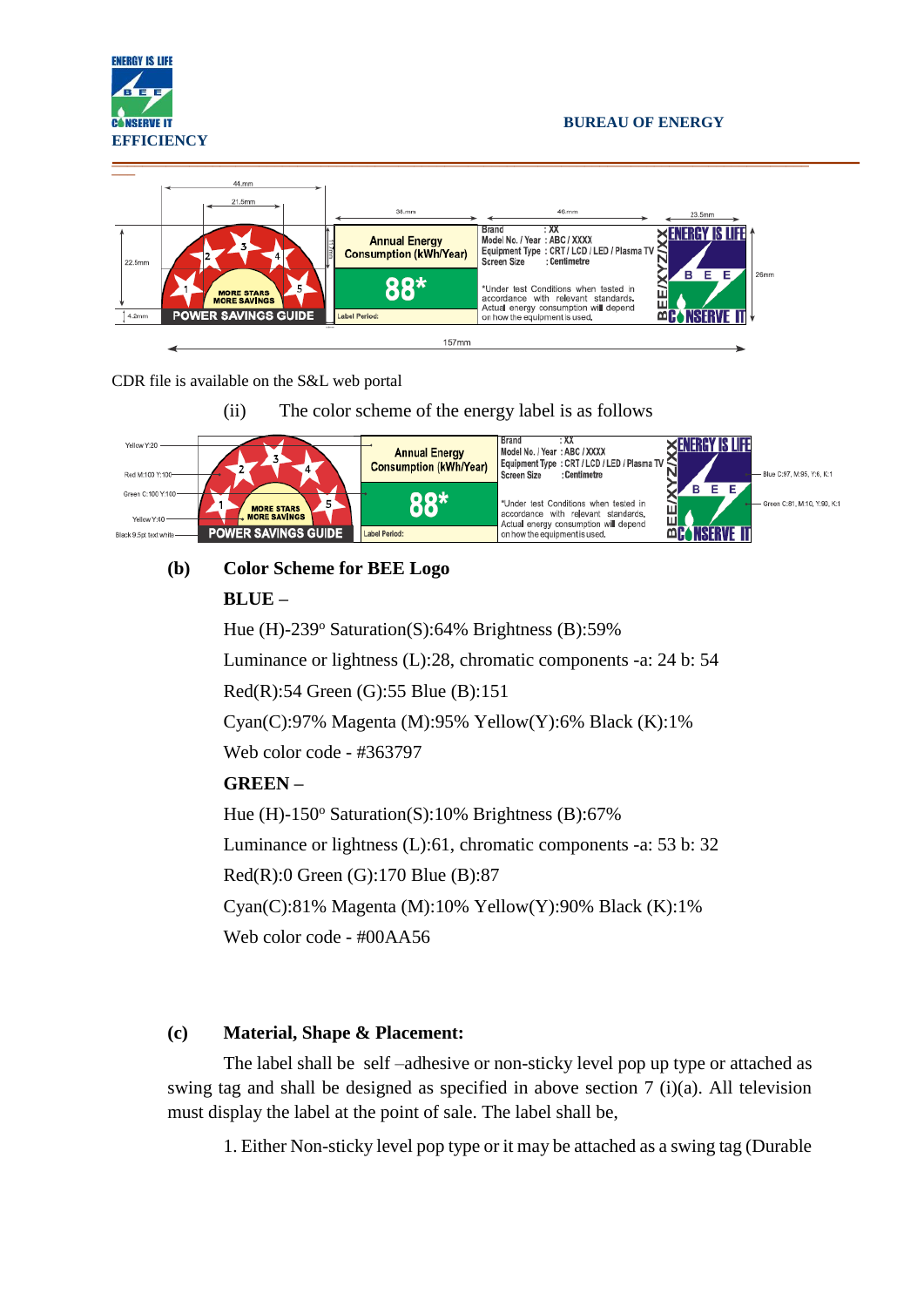

cardboard ) on the front side, and

- 2. Self –adhesive affixed on the back side, and
- 3. Self –adhesive affixed on the carton box.

#### **(d) Sample Label :**



#### **8. Fees**

- (i) Application fee payable on application for authority to affix labels is INR 2000/- (Rupees one thousand only).
- (ii) Application fee payable on application for renewal of authority to affix labels is INR 1000/- (Rupees five hundred only).
- (iii) Labelling fee for affixation of label on each piece of color television is INR 10/- (Rupees ten only).

#### **9. Others**

- (i) **Tolerance limits:** There shall be **no tolerance** for the Star Rating. All tested products shall meet the minimum threshold limits for each Star Rating Band.
- (ii) **User Information Requirement:** In order to ensure that consumers are properly informed of the benefits of keeping their TVs in the default modes as shipped, particularly for those models that incorporate additional features and functionality that, if employed, would result in increased energy use beyond that intended by the BEE Star Label requirements for On and Standby, the manufacturer shall include with each TV the necessary information on BEE Star label and the benefits of keeping the TV at its factory default settings that meet star labeling criteria, in either a hard copy or electronic copy of the user manual. Where necessary, manufacturers shall also include language advising consumers that enabling certain additional features and functionality in their TV shall increase its energy consumption, possibly beyond the limits required for Star label qualification. Therefore the following information shall be distinctly appear in the manual in the form of 'ATTENTION' at the beginning of the user manual.